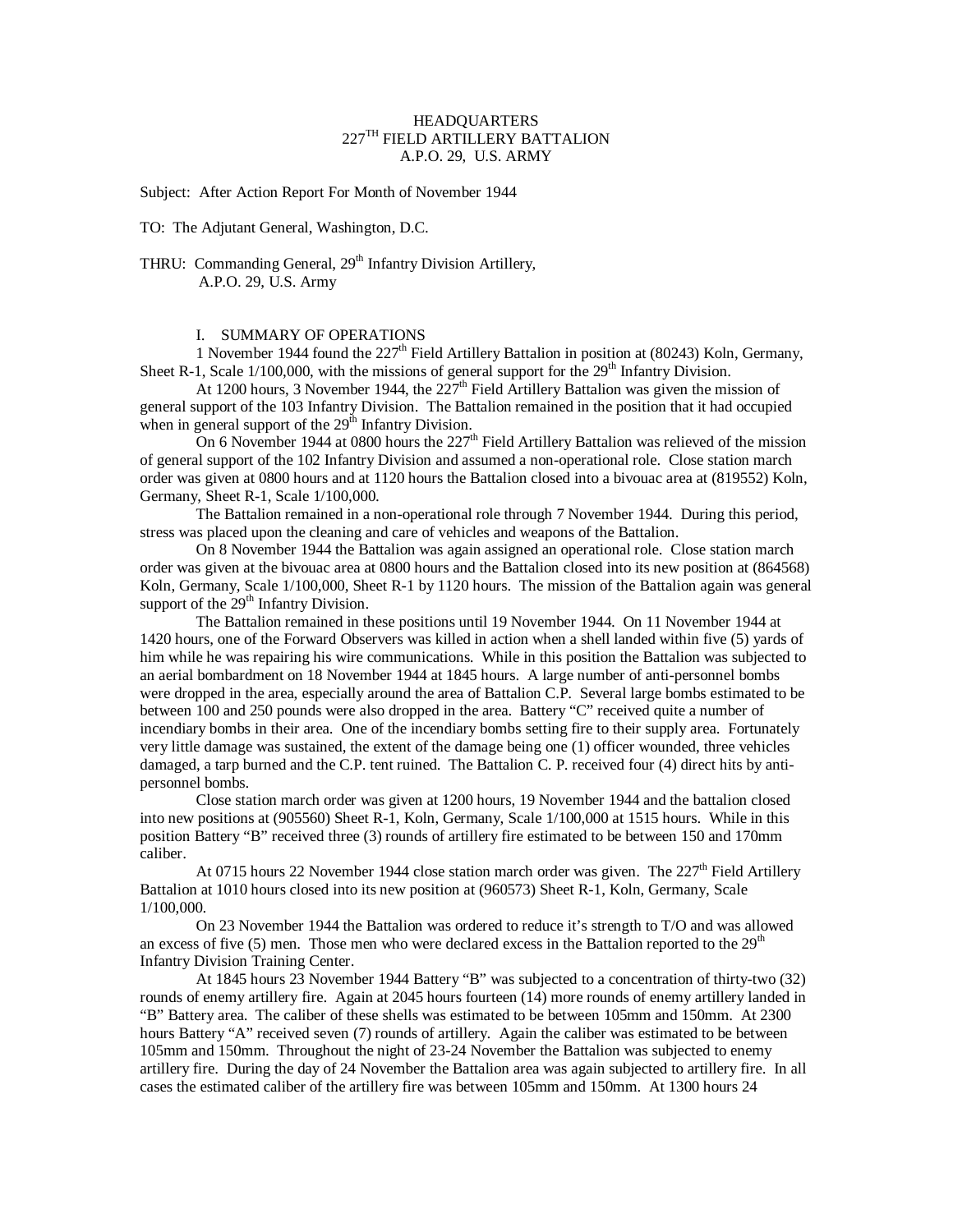November 1944 twelve (12) shells of 105mm landed in the Battery "A"s area. As a result of this shelling one (1) tractor was damaged and four (4) enlisted men were wounded in action.

During the night 24-25 November 1944 the Battalion was again subjected to intermittent shelling of calibers between 105mm and 150mm. From 0730 hours to 0815 hours, 25 November 1944 the Battalion area was again shelled. Battery "C" received the bulk of this artillery fire, approximately one hundred (100) rounds landing in their area. As a result of this shelling one (1) gun of Battery "C" received a direct hit and was declared out of action. Two (2) Tractors, one (1) Diamond T, two (2) Weapon Carriers, two (2) Jeeps and two (2) M-10 trailers were also damaged. A new howitzer was received to replace the damaged howitzer and all the vehicles that were damaged have been repaired and are in running condition. As a result of this shelling on "C" Battery five (5) of their men had to be evacuated as wounded in action.

During the day of 25 November 1944 the Battalion again intermittently received shelling. At 1550 hours while "B" Battery was receiving intermittent shelling on (1) man was killed in action.

On 26 November 1944 the enemy artillery falling in the Battalion area subsided to quite an extent. From this date through 30 November the Battalion received very little enemy artillery fire.

The Battalion remained in these positions at (960573) Sheet R-1, Koln, Germany, Scale 1/100,000 through 30 November 1944 with the mission of general support of the  $29<sup>th</sup>$  Infantry Division.

#### II. FORCES ENGAGED.

During the month of November 1944 the 227<sup>th</sup> Field Artillery Battalion came in contact with elements of the  $12^{th}$ , 185rd,  $246^{th}$ ,  $304^{th}$ , and  $340^{th}$  Infantry Divisions, the  $340^{th}$  Volks-Grenadier Division,  $3^{rd}$  Panzer Grenadier Division, 116<sup>th</sup> Panzer Division, the 332<sup>nd</sup> and 696<sup>th</sup> Grenadier Regiments, the 330<sup>th</sup>,  $352<sup>nd</sup>$ ,  $404<sup>th</sup>$ , and  $689<sup>th</sup>$  Infantry Regiments and various other elements of the enemy.<br>III. LOSSES IN ACTION.

LOSSES IN ACTION.

During the month of November 1944 the  $227<sup>th</sup>$  Field Artillery Battalion had one (1) officer and one (1) enlisted man killed in action and five (5) enlisted men seriously wounded in action, two (2) officers and one (1) enlisted man slightly wounded in action.

A resume of the losses of the Battalion since entering combat to the end of November 1944 is as follows:

|                         | <b>TTT</b><br>KIA | <b>DOW</b> | SW/<br>VА | WA<br>- | ΄ ΤΛ<br>⊷ | MIA |
|-------------------------|-------------------|------------|-----------|---------|-----------|-----|
| $\alpha$ cc<br>Officers |                   |            | -         |         |           |     |
| <b>Enlisted Men</b>     |                   |            | ιv        |         |           |     |

IV. AWARDS AND DECORATIONS.

During the month of November 1944 the following awards were made to members of the  $227<sup>th</sup>$ Field Artillery Battalion:

| Oak Lear Cluster to the Bronze Star Medal |  |
|-------------------------------------------|--|
| Purple Hearts                             |  |
| Air Medal                                 |  |

IV. COMMANDING OFFICERS.

The Commanding Officers for the month of November 1944 were as follows:

| <b>Battalion Commander</b>                    | Lt. Col. Neal W. Harper              |
|-----------------------------------------------|--------------------------------------|
| <b>Headquarters Battery</b>                   | 1 <sup>st</sup> Lt. Robert M. Godber |
| Battery "A"                                   | Capt. George F. Weidl                |
| Battery "B"                                   | Capt. Charles G. Ward                |
| Battery "C"                                   | Capt, Eugene D. Jones                |
| Medical Detachment                            | Capt. Harold L. Bacon                |
| The Battalion Commander's Staff consisted of: |                                      |
| <b>Executive Officer</b>                      | Major Norman D. Aboosh               |
| $S-3$                                         | Major Frederick B. Johnson           |
| Ass't $S-3$                                   | Capt. John C. Vallor                 |
| $S-2$                                         | Capt. Cecil L. Harvey                |
|                                               |                                      |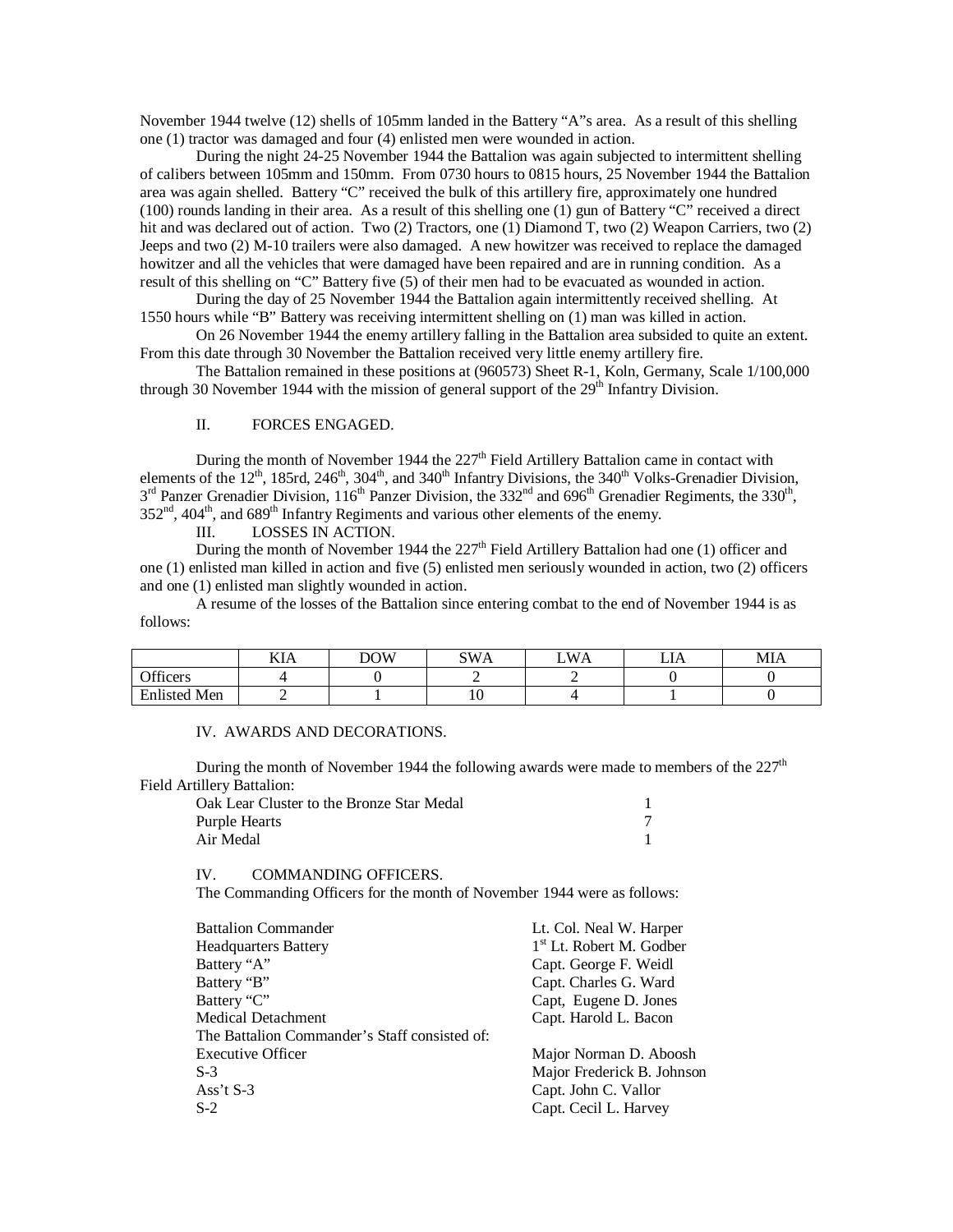Ass't S-2<br>Liason Officer

1<sup>st</sup>. Lt. David D. Honick Capt. Bruce Bliven, Jr.

### V. MISCELLANEOUS.

The  $227<sup>th</sup>$  Artillery Battalion completed a total of two and thirteen (213) missions and expended a total of 3729 rounds of ammunition for the month of November 1944. A breakdown is as follows:

| <b>TYPES OF MISSIONS</b>    | <b>NUMBER</b>  |
|-----------------------------|----------------|
| Registration                | 10             |
| <b>Counter Battery</b>      | 49             |
| Personnel                   | 36             |
| Vehicles                    | 10             |
| <b>Mortars</b>              | $\mathfrak{D}$ |
| Preparations                | 31             |
| Harrassing and Interdiction | 49             |
| Other types                 | 26             |
| <b>TOTAL</b>                | 213            |

During the month of November 1944 one movie was shown to members of the  $227<sup>th</sup>$  Field Artillery Battalion.

On 22 November 1944 Staff Sergeant Suter – Headquarters Batter, Staff Sergeant Bartoo –"A" Battery, and Staff Sergeant DeMoss – "C" Battery received battle field appointments as Second Lieutenants. These were the first and only appointments that this Battalion has had of enlisted men to be commissioned officers without first being sent to Officers' Candidate School.

The Battalion sustained its heaviest casualties that it has received since entering combat during this month of November 1944.

The combat efficiency of the  $227<sup>th</sup>$  Field Artillery Battalion has been excellent throughout the month of November.

Morale during this period has been excellent. 29 LET'S GO.

(signed-Neal W. Harper) NEAL W. HARPER Lt. Colonel, F.A. Commanding

### BATTLE LESSONS LEARNED AND CONCLUSIONS

I. Communications

1. During the past operations we were subjected to increased artillery fire causing interruptions in wire communications between the fire direction center and the firing batteries. This interruption was largely eliminated by adopting the standard operating procedure of laying double lines from the fire direction center to the firing batteries using routes at least 100 yards apart.

2. It has been standard operating procedure for this battalion (medium) to lay trunk lines to the direct support battalions. During the past operation this practice has paid dividends, for in many cases Division Artillery was able to reach the direct support battalions through our switchboard. Also observers from the direct support battalions can adjust the medium Battalion without tying up two trunk lines to Division Artillery.

3. It has been found the German artillery place heavy interdiction fire on roads which very often knocks out wire communications. This was eliminated to a great extent by laying wire by hand across country, keeping some distance away from roads.

4. We have found it highly advantageous to lay more wire than allowed by T/E thus causing the  $\frac{3}{4}$  ton wire trucks to be overloaded. It is concluded that  $1 \frac{1}{2}$  ton, 6 x 6, Weapon Carriers in lieu of the ¾ ton, 4 x 4 wire trucks could be advantageous.